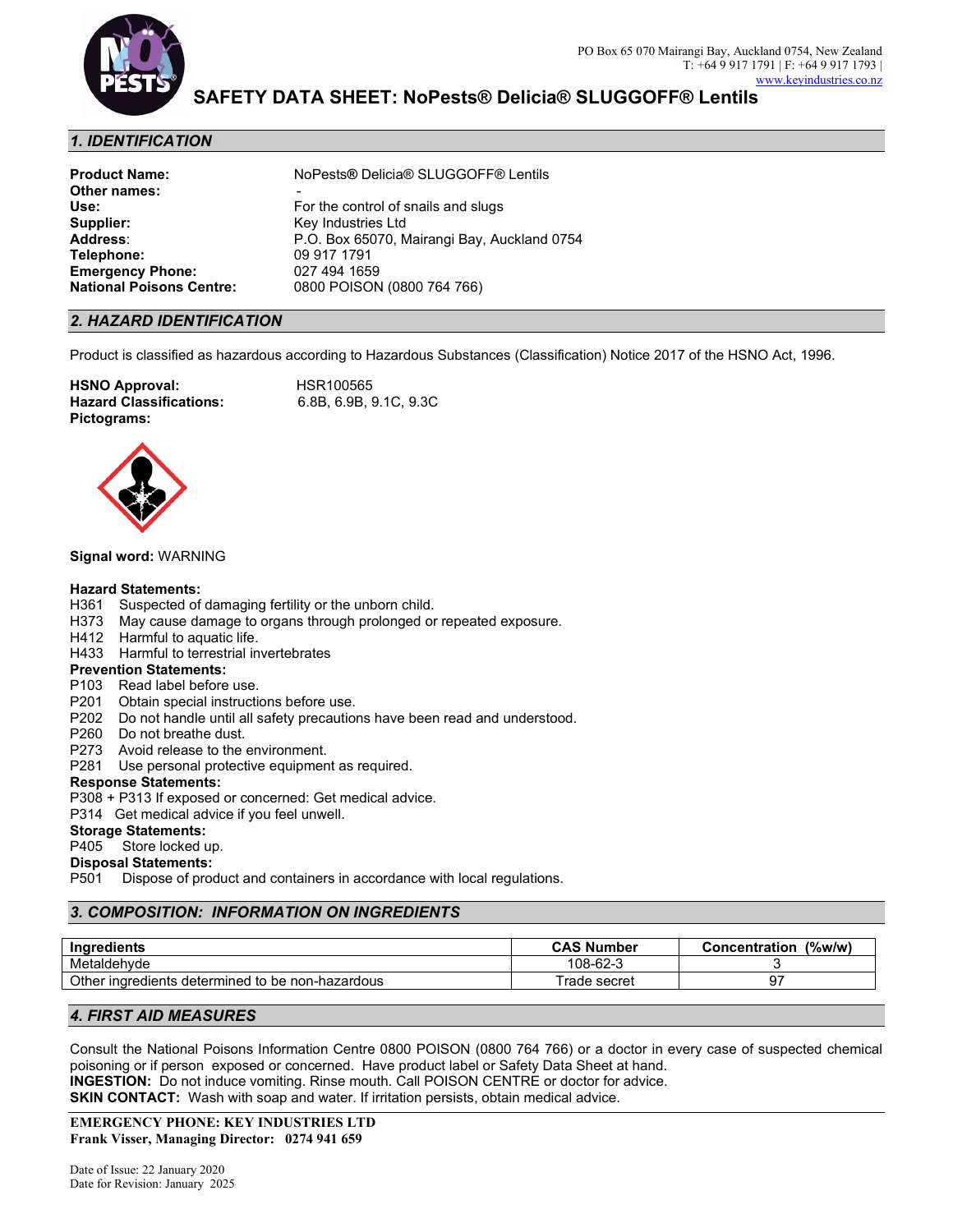

**EYE CONTACT:** Flush with running water for at least 15 minutes. Remove contact lenses if present, and easy to do after 5 minutes before continuing rinsing. If irritation persists, obtain medical assistance.

**INHALATION:** If breathing is difficult, remove to fresh air and keep at rest in a position comfortable for breathing. If person is experiencing respiratory problems, get medical advice.

**First Aid facilities:** Provide eye baths and safety showers close to areas where exposure may occur.

**Advice to Doctor:** Treat symptomatically. Onset of symptoms may be delayed for several hours. Consider gastric lavage after intubation and administration of activated charcoal and a saline cathartic.

#### *5. FIRE-FIGHTING MEASURES*

**Flashpoint:** Non-flammable solid.

**Suitable extinguishing media**: Alcohol resistant foam, carbon dioxide or water fog. Contain runoff.

**Hazards from combustion products:** Thermal decomposition may produce toxic/harmful compounds.

**Precautions for fire fighters and special protective equipment:** Self-contained breathing apparatus with full face-piece and protective clothing. Cool fire exposed containers with water spray.

**Hazchem Code:** -

#### *6. ACCIDENTAL RELEASE MEASURES*

#### **Emergency Procedures:**

Wear appropriate personal protection equipment to prevent skin and eye exposure.

Wear approved respirator where dust of an unknown concentration may be generated. Self-contained breathing apparatus is recommended for large spillages.

#### **Methods and materials for containment**

In the event of a spill, isolate area and take all practicable steps to prevent product from entering streams and waterways. Collect up spilt material into labelled container for recovery or disposal. Clean up and report spills immediately. In event of spillage contaminating a watercourse, notify the Police, local Health Protection Officer and Council.

#### *7. HANDLING AND STORAGE*

**Precautions for safe handling:** Keep out of reach of children. Do not breathe dust. Avoid contact with skin or eyes. Wear rubber gloves. Observe good personal hygiene practices. Wash hands thoroughly with soap and water after handling. Follow label instructions. Do not apply bait in heaps. Apply only in inhabited areas if children, poultry and domestic animals can be prevented from contact with bait.

**Conditions for safe storage:** Keep out of reach of children. Store locked up, out of direct sunlight in a well-ventilated area, and away from sources of ignition, food or animal feedstuffs, fertilizers and domestic animals. Avoid contamination of and with other products.

**Incompatible materials:** Not specified.

**Other:** Changing out of work clothing and showering recommended at the end of each work shift. Wash work clothes separately from other household clothing.

#### *8. EXPOSURE CONTROLS / PERSONAL PROTECTION*

**Health Exposure Standards:** No Workplace Exposure Standard (WES), has been set by Worksafe for any ingredient in this substance.

**Biological limit values:** None established

**Engineering Controls:** 

*Ventilation:* Use in well-ventilated area. **Personal Protective Equipment:**

*Respiratory Protection:* Respiratory protection may be necessary under certain use conditions, e.g. confined space. Under such conditions, an approved respirator with a particulate dust filter according to local standards, should be worn. *Eye Protection:*Where there is risk of dust, wear safety goggles to avoid contact with eyes.

*Skin/ Body Protection:* Wear gloves, e.g. rubber. After each day's use wash gloves and contaminated clothing.

#### *9. PHYSICAL AND CHEMICAL PROPERTIES*

Appearance **Green 2-4 mm** lentils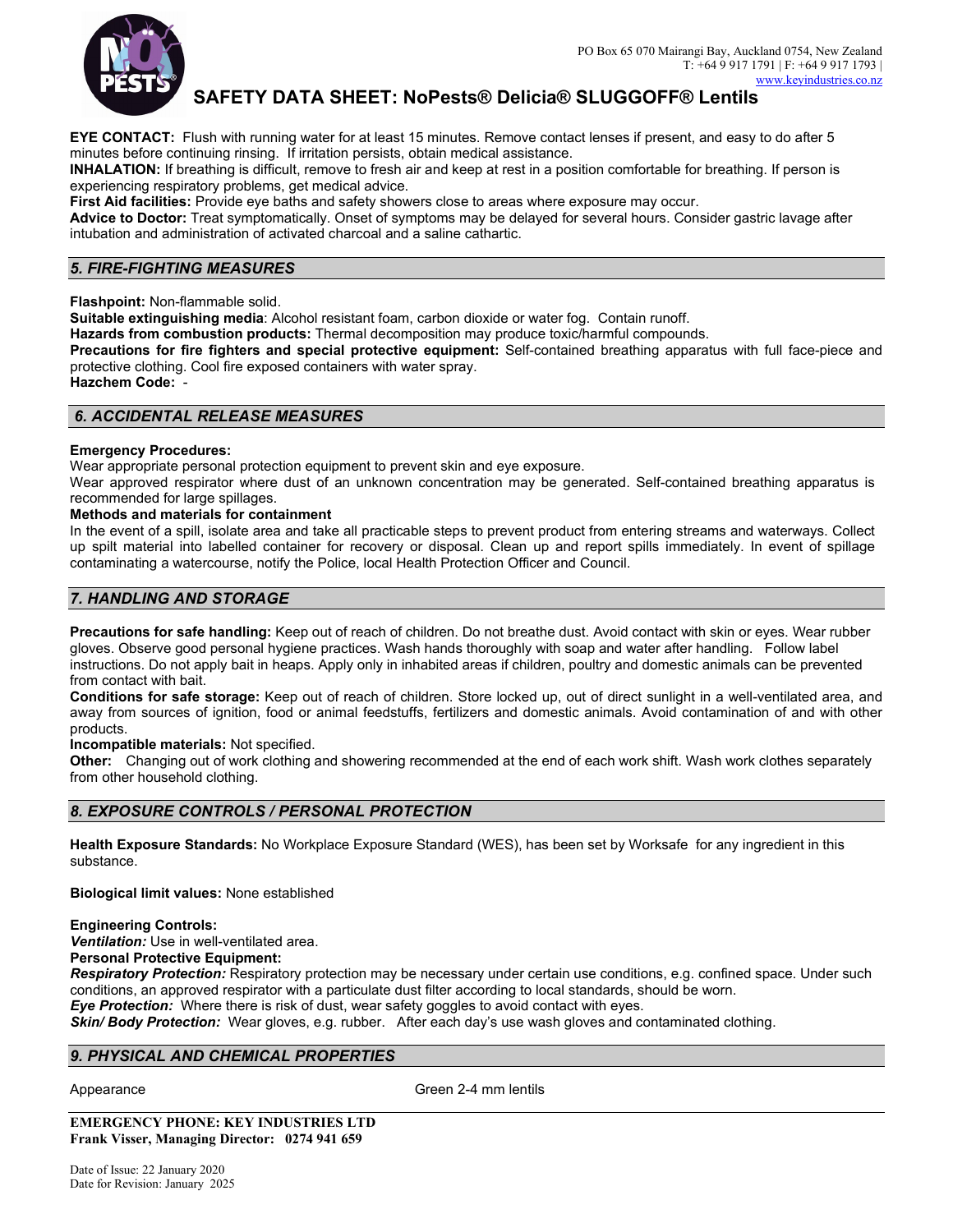

Slight organic odour

Odour Odour threshold pH Melting/Freezing point <sup>0</sup>C Boiling Point/Range <sup>0</sup>C Not applicable Flash Point <sup>0</sup>C Flammability (solid, gas) Upper/lower flammability limits Vapour Pressure mm Hg @ 20<sup>0</sup>C Not determined Vapour Density kPa @ 20<sup>0</sup>C Bulk density **Solubilities** Partition coefficient: n-octanol/water Autoignition Temperature<sup>0</sup>C Decomposition Temperature <sup>0</sup>C Kinematic viscosity

Not determined 5.3 Not determined Not flammable. Not applicable Not determined Not determined  $0.65 - 0.68$  g/ml Nearly insoluble in water Not determined<br>Not determined Not determined Not determined

#### *10. STABILITY AND REACTIVITY*

**Chemical Stability:** Stable under normal conditions. **Conditions to avoid:** Not specified. **Incompatible materials:** No information available. **Hazardous decomposition products:** Thermal decomposition may produce toxic or harmful compounds.Acetaldehyde is degradation compound. **Hazardous reactions:** None specified.

#### *11. TOXICOLOGICAL INFORMATION*

Toxicity classifications determined by assessment of the components in the formulated mixture.

**Acute toxicity:** Not classified as being acutely toxic.

**Aspiration hazard:** Not classified as an aspiration hazard.

**Respiratory irritation:** Dust may be irritating to the upper respiratory tract.

**Skin corrosion/irritation:** Not classified as skin irritant.

**Serious eye damage/irritation:** Not classified as an eye irritant.

**Respiratory or skin sensitization:** Not classified as either a respiratory or contact sensitizer.

**Germ cell mutagenicity:** Not classified.

**Carcinogenicity:** Not classified.

**Reproductive toxicity:** Metaldehyde identified as a suspected human reproductive or developmental toxicant. **Specific organ toxicity:** Metaldehyde identified as a suspected of causing adverse effects to liver. **Narcotic effects:** Not classified.

#### **Toxicological Information**:

Metaldehyde Oral, guinea pig LD<sub>50</sub> 175 mg/kg Dermal, rat LD<sub>50</sub> 2275 mg/kg Inhalation, rat LC<sub>50</sub> 0.203 mg/L

#### *12. ECOLOGICAL INFORMATION*

**Ecotoxicity:** This mixture is classified as harmful to aquatic life and to terrestrial vertebrates. Do not contaminate waterways, sewers, or drains when disposing of product or packaging.

**Persistence and degradability:** Metaldehyde is expected to rapidly degrade to acetaldehyde and to not be very persistent. **Potential to be bioaccumulative**: Metaldehyde is not expected to bioaccumulate. **Mobility in soil:** Product has limited solubility in water.

**Other adverse effects**: No information available

#### **Ecotoxicological Information**:

Metaldehyde - Rainbow trout LC<sub>50</sub> (96 hr) 69 mg/L - *Daphnia* sp EC<sub>50</sub> (48 hr) >77.66 mg/L - Japanese quail LD<sub>50</sub> 181 mg/kg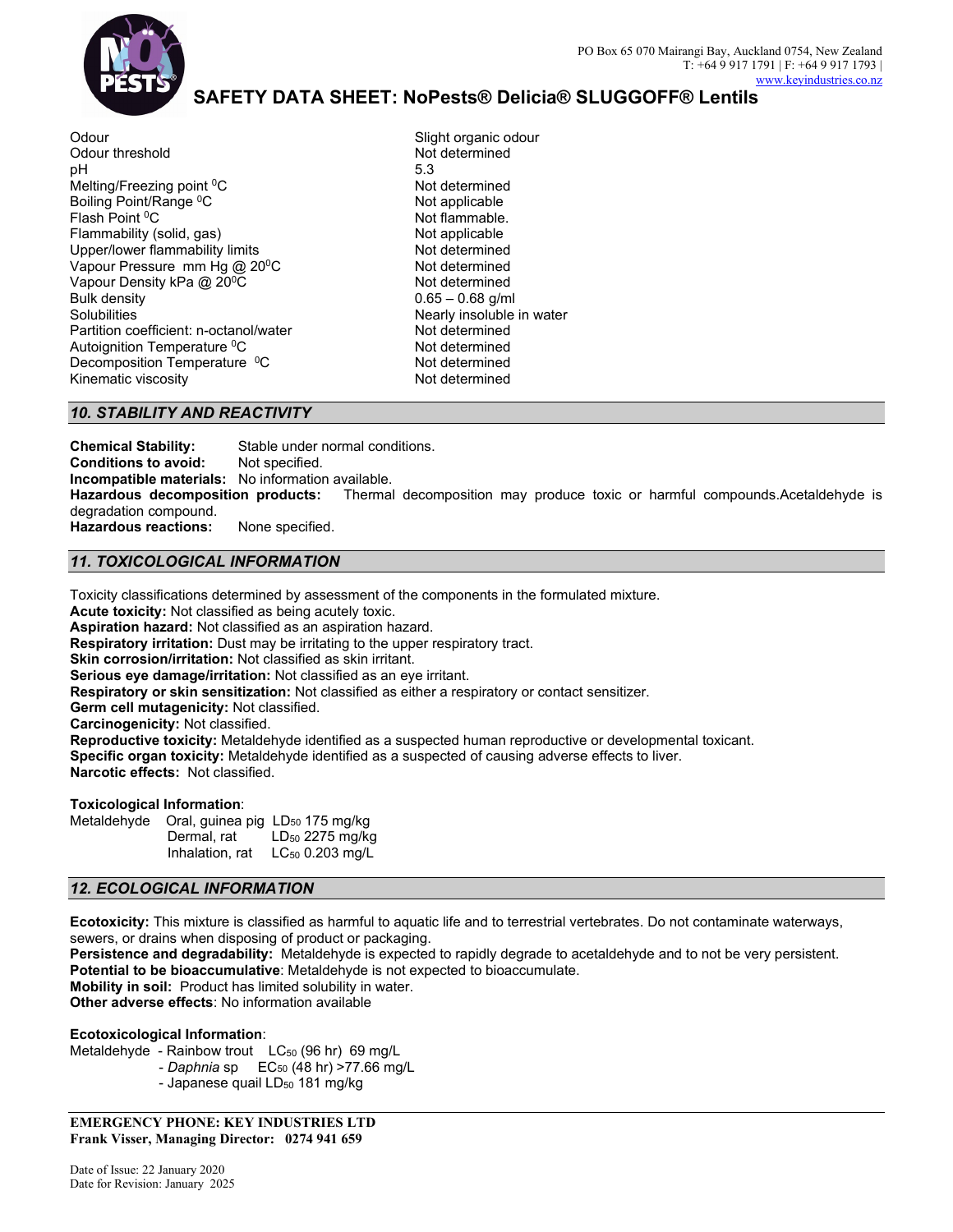

**Environmental Exposure Limits (EEL's):** Not set.

#### *13. DISPOSAL CONSIDERATIONS*

**Disposal Methods:** Crush and dispose of empty containers. Containers may contain residue. Do NOT use for storage of other products.

Waste resulting from use may be disposed of to an approved waste disposal facility. If facility unavailable, bury at least 500 mm below soil level in disposal pit specially marked for this purpose, that is clear of waterways, desirable vegetation and roots. Dispose in accordance with all local and national regulations.

## *14. TRANSPORT INFORMATION*

|                                | <b>Road and Rail Transport</b> |                                | <b>Marine Transport</b> |                                | <b>Air Transport</b> |
|--------------------------------|--------------------------------|--------------------------------|-------------------------|--------------------------------|----------------------|
| UN No.                         | Not regulated                  | UN No.                         | Not regulated           | UN No.                         | Not regulated        |
| <b>Proper Shipping</b><br>Name |                                | <b>Proper Shipping</b><br>Name |                         | <b>Proper Shipping</b><br>Name |                      |
| DG Class                       |                                | <b>DG Class</b>                |                         | <b>DG Class</b>                |                      |
| Sub. Risk                      |                                | Sub. Risk                      |                         | Sub. Risk                      |                      |
| Pack Group                     |                                | Pack Group                     |                         | Pack Group                     |                      |
| <b>Hazchem</b>                 |                                | <b>Hazchem</b>                 |                         |                                |                      |

#### **Dangerous Goods Segregation**

This product is classified as non-Dangerous Good for Transport.

Please consult the Land Transport Rule: Dangerous Goods 2005, and NZS 5433:2012 Transport of Dangerous Goods on Land for information.

#### *15. REGULATORY INFORMATION*

**HSNO Act 1996 Approval Code:** HSR100565 **Substance name:** Delicia SLUGGOFF lentils **Classifications:** 6.8B, 6.9B, 9.1C, 9.3C **HSNO Controls:** Refer t[o www.epa.govt.nz](http://www.epa.govt.nz/) an[d www.worksafe.govt.nz](http://www.worksafe.govt.nz/) for information on Default Controls and HS Notices. Additional HSNO Controls have been assigned specific to this substance. **Regulation:** 77A **Variation:** Maximum application rate 0.186 kg ai/ha Bait to be coloured blue or green. A repellent (bittering agent) to be included.

## **ACVM Act 1997**

**Registration Number:** P8458 Refer t[o www.foodsafety.govt.nz](http://www.foodsafety.govt.nz/)

#### *16. OTHER INFORMATION*

| Date of Issue:            | 22nd January 2020                                    |
|---------------------------|------------------------------------------------------|
| <b>Reasons for Issue:</b> | Review and amend SDS format and product information. |
| <b>Replaces:</b>          | SDS dated 22 <sup>nd</sup> January 2017              |

#### **Abbreviations:**

| ai         | active ingredient                              |
|------------|------------------------------------------------|
| EPA        | New Zealand Environmental Protection Authority |
| <b>GHS</b> | <b>Global Harmonised System</b>                |
| ha         | hectare                                        |